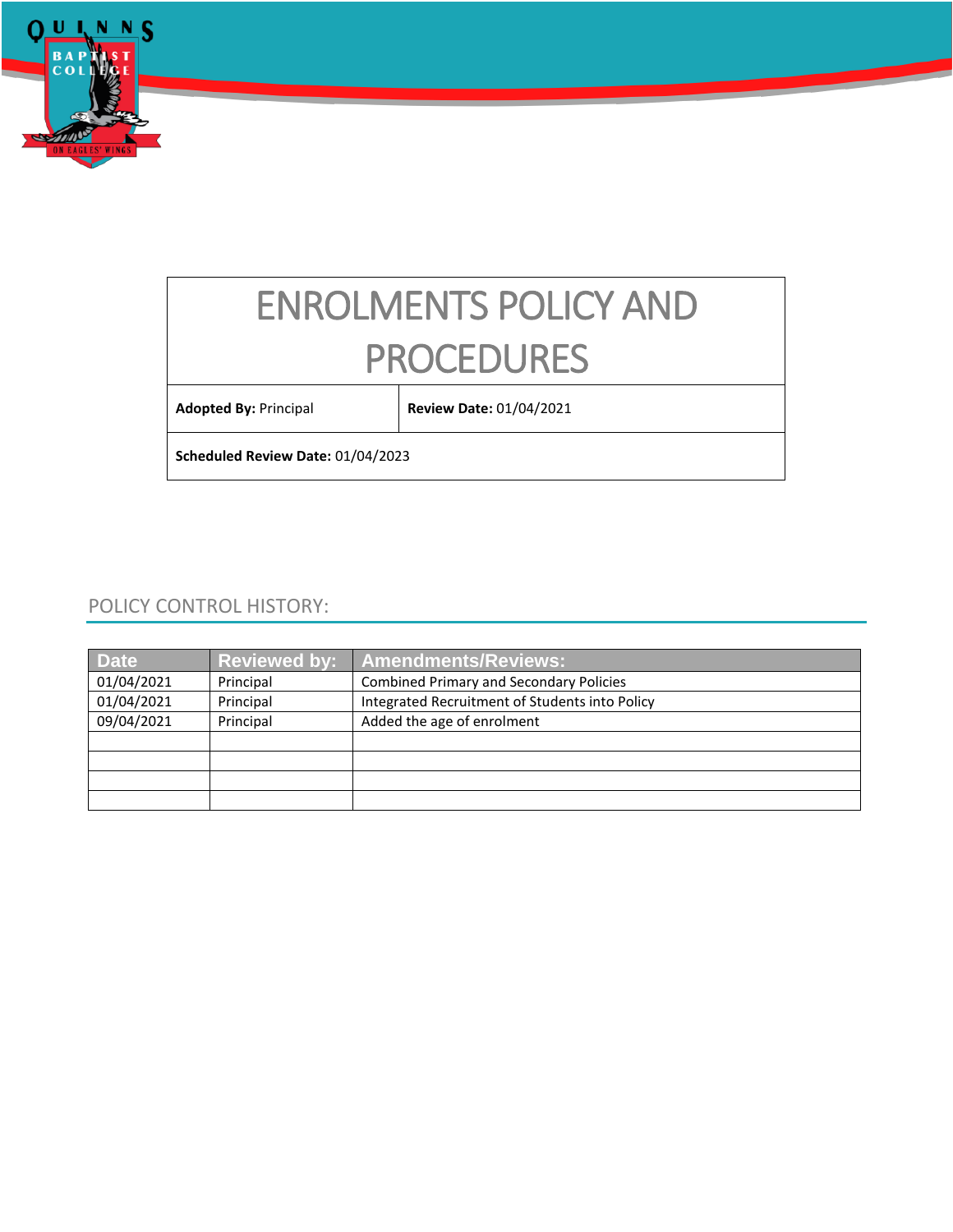SCOPE

This policy outlines the following:

- Recruitment of students
- Procedures for registration, confirmation, offers of placement and enrolment
- Policies for recruitment of students.
- Procedures for the withdrawal or cancelation of a student.

# RECRUITMENT OF STUDENTS

The College advertises for future enrolments through targeted campaigns and the College website. Tours of the College are conducted each term (throughout Term 2 to Term 4) where prospective families can tour the College during operational hours. Prospective families are provided on tours a copy of the Prospectus Information and a Registration of Interest Form.

Prospective enrolments can also contact the College through the website expressing interest in enrolment. The enrolments team then forwards the prospectus information and a registration of interest to the family.

Should the family wish to view the College prior to proceeding with registration, they are invited to book a tour or an appointment is made with the Principal to do a tour of the College.

The College has an open enrolment policy which means that students are not required to have a Religious affiliation aligned with the College ethos and that the College does not refuse enrolment of students with diverse cultural or personal backgrounds.

# AGE OF ENROLMENT

All students commencing in Pre-Kindergarten must have turned 3 years of age. Students are then enrolled into the appropriate school year according to their birth date (July 1 to June 30) in accordance with the Department of Education compulsory school age requirements.

# REGISTRATION OF INTEREST

Each family expressing interest in enrolment of their child must complete and submit a Registration of Interest Form. At the point of registration, a fee of \$100 per family is paid which is non-refundable. This then places the student(s) of the family on a waitlist register.

The date the registration of interest is submitted and paid for is the date that is entered as the date of registration on the waitlist.

Families are advised to register all children in the family at the same time as the College does not offer preferences of enrolment to siblings of current students.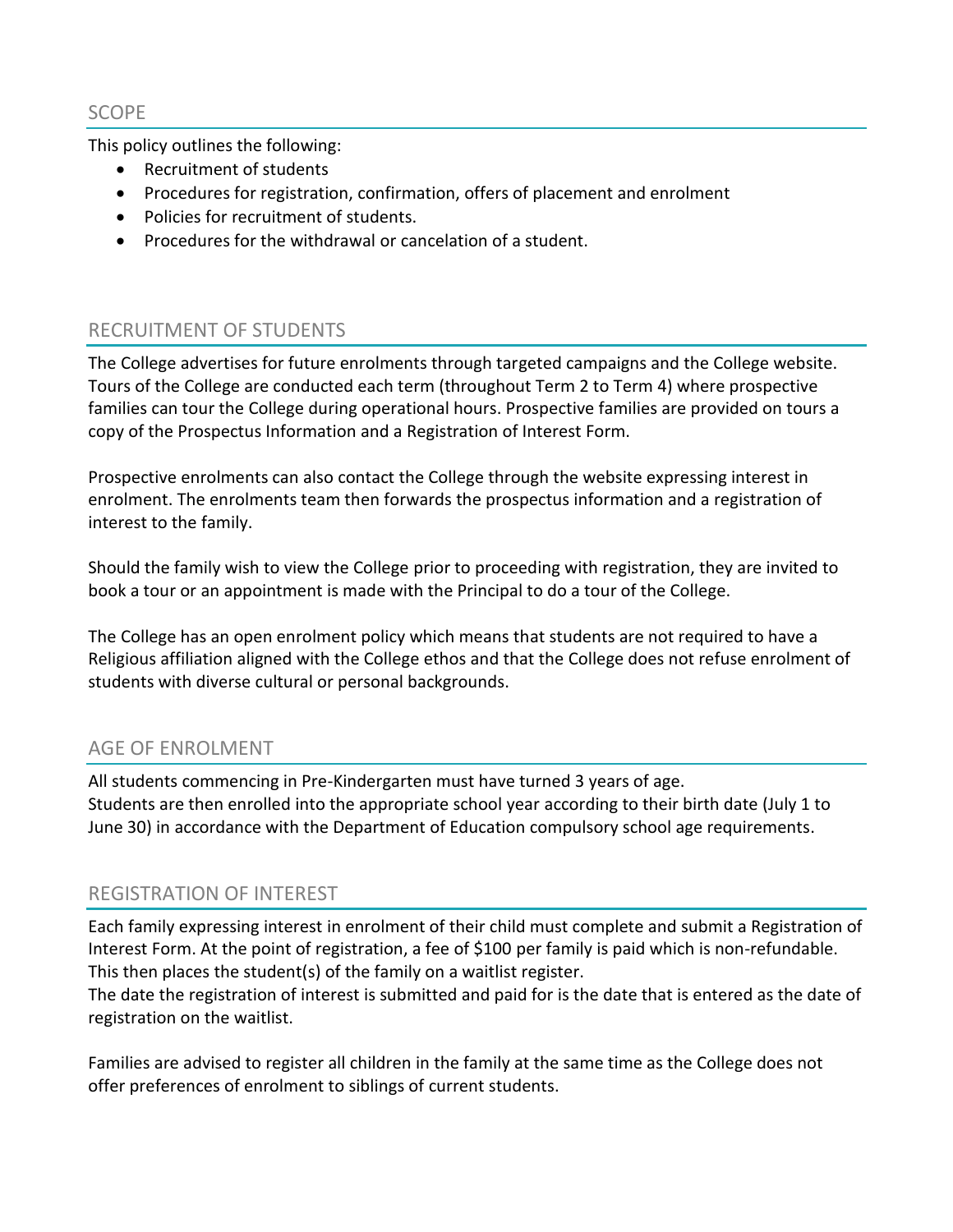## OFFERING A PLACEMENT

As places become available in each year group, students who are next on the waitlist according to the date of registration are offered the place. Families are invited to schedule an interview with the Principal or delegate.

### **Intake years (Kindergarten and Year 7)**

Students are offered a place according to the date of registration a maximum of 2 years prior to the intake year.

#### **Year 7 Intake**

Students who are enrolled at Quinns Baptist College in Year 6 automatically will be offered a placement for the year they commence Year 7. The remaining places available will be offered to the students on the waitlist register according to the date of registration.

## IMMUNISATION

Students entering Kindergarten will be refused enrolment if they are not up to date with their immunisations, unless they are exempt as per the *Public Health Act 2016, s.141D*.

All students are required to provide evidence of immunisations upon enrolment.

## DECLINING AN OFFER OF ENROLMENT

Families who decline an offer of enrolment have the opportunity to defer the offer to another year. At this point the date of registration changes to the date of deferral. Families may only defer an offer of enrolment twice. On the third occasion they are offered a place and they decline the offer, they are removed from the waitlist. Should they wish to remain on the waitlist, a new registration of interest is required to be completed.

Student records obtained up to this point are destroyed.

## INTERVIEWING FAMILIES

The interview is conducted with the parent/guardian/carer and the student. The interview will take the form of four components:

- The gathering of information about the student medical, identification of a student's needs, the capacity of the school to meet those needs and or make reasonable adjustments.
- What the College offers.
- Look around the College if they have not seen the campus before.
- Enrolment documentation provided for completion and return i.e.: Enrolment Agreement, Data Collection Form and Direct Debit Form per account holder.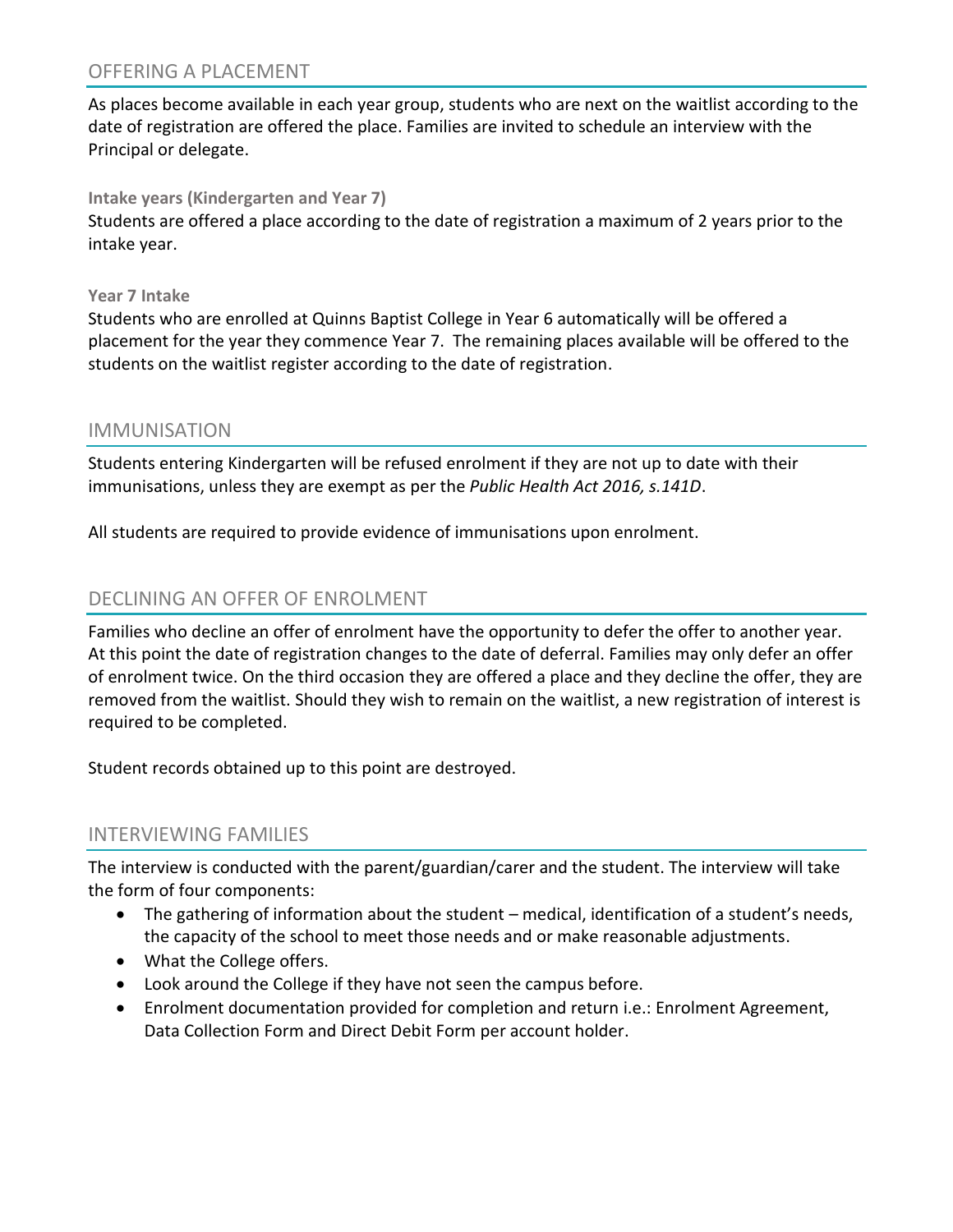Families are requested to bring to the interview the following documentation:

- Immunisation records
- Medicare card details
- Child's birth certificate or approved identification i.e. passport
- Copies of residency, citizenship documentation or entry visa's (where applicable)
- Previous semester school reports

Families are then are permitted a minimum of 2 weeks to consider proceeding with the enrolment. Families who do not proceed have the option to remain on the waitlist or decline the place.

# ACCEPTANCE OF OFFER OF ENROLMENT

Upon acceptance of an offer of enrolment, where applicable, information is provided about the specific learning needs or wellbeing requirements of the student, for example:

- Any medical issues and treatment required (action plans included)
- Any learning difficulties
- Custodial orders (where applicable)
- Historical background on past intervention
- Assessment information to support a diagnosis
- Previous school reports

### **Identifying students requiring specific learning support**

If a student is identified as requiring support for their learning needs, the following process occurs:

- 1. Year Coordinator/ Deputy Principal is informed
- 2. A meeting is arranged to discuss the requirements with the parents in detail
- 3. Information is provided to teachers to start to accommodate pending the development and approval of an documented plan
- 4. Documented Plan is developed
- 5. Parents are requested to approve the Documented Plan
- 6. Once approval is gained, the Documented Plan is provided to the teachers for their reference
- 7. Documented Plan is reviewed at intermittent points throughout the students enrolment

### **Identifying students requiring pastoral care**

If there is a disability experienced by the student or there is a history of wellbeing concerns, the following process occurs:

- 1. Year Coordinator/ Deputy Principal is informed
- 2. Year Coordinator meets with the parents of the student to identify the specific needs of the student and strategies to support them
- 3. A Documented Plan is developed to identify the support required in the classroom
- 4. Strategies of support are provided to teachers to accommodate
- 5. Year Coordinator (Secondary) or Classroom Teacher (Primary) regularly monitors the progress of the student
- 6. Any adjustments are made as the needs of the student change.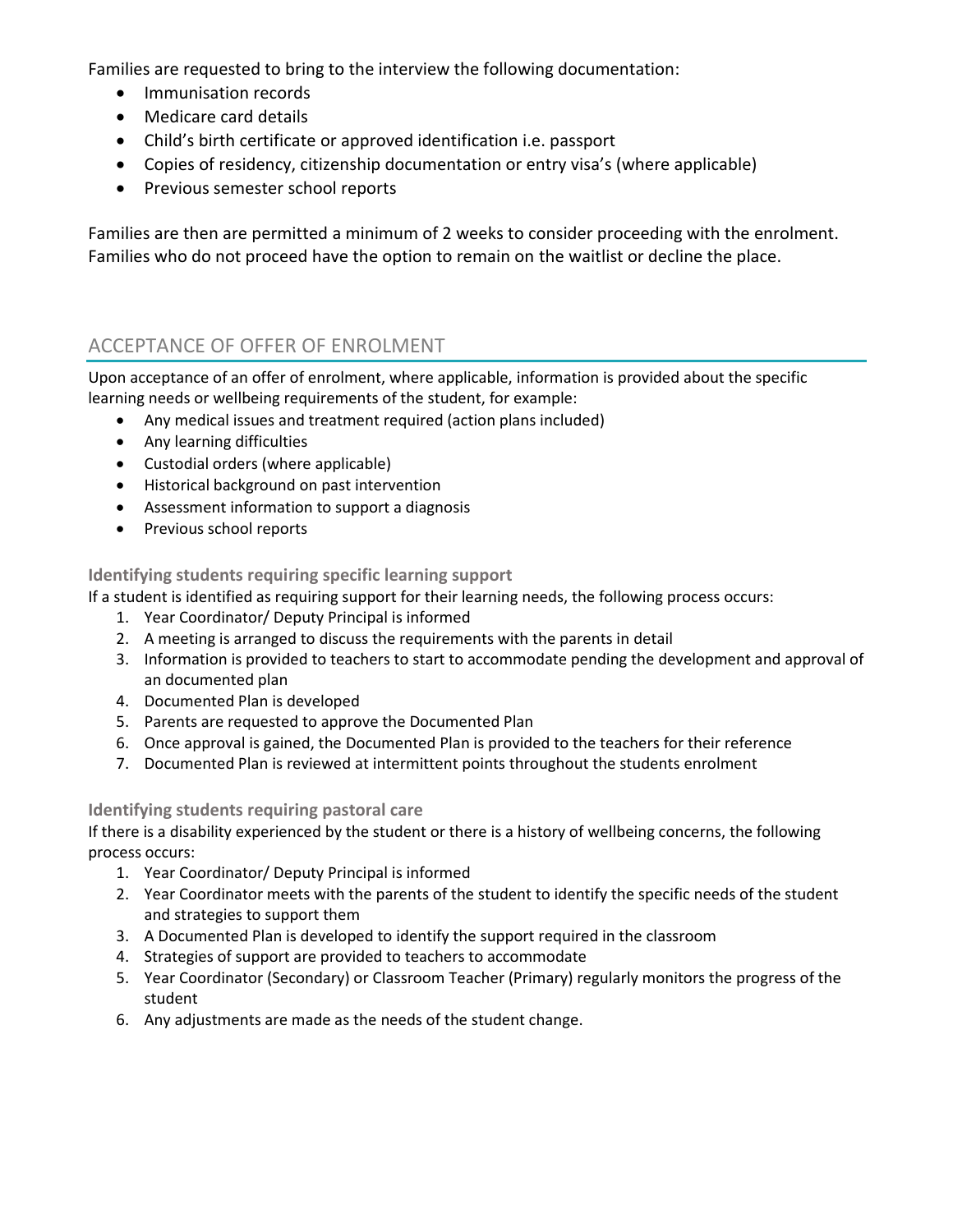## **Confirmation fee**

Upon acceptance of a place offered, a confirmation fee of \$400 per student is required to be paid which is deducted from the first annual fee. At this point, all enrolment documentation is required to be submitted, such as:

- Enrolment Form
- Data Collection Form
- Direct Debit Form per account holder
- Any outstanding documentation
- Any supporting documentation for pastoral or academic support required

# CONDITIONS OF ENROLMENT

Continuation of enrolment is dependent on:

- Completion of a Direct Debit Form
- Prompt payment of fees
- Compliance with the College expectations and policies
- Participation within the College's Christian Education program
- Meeting all attendance requirements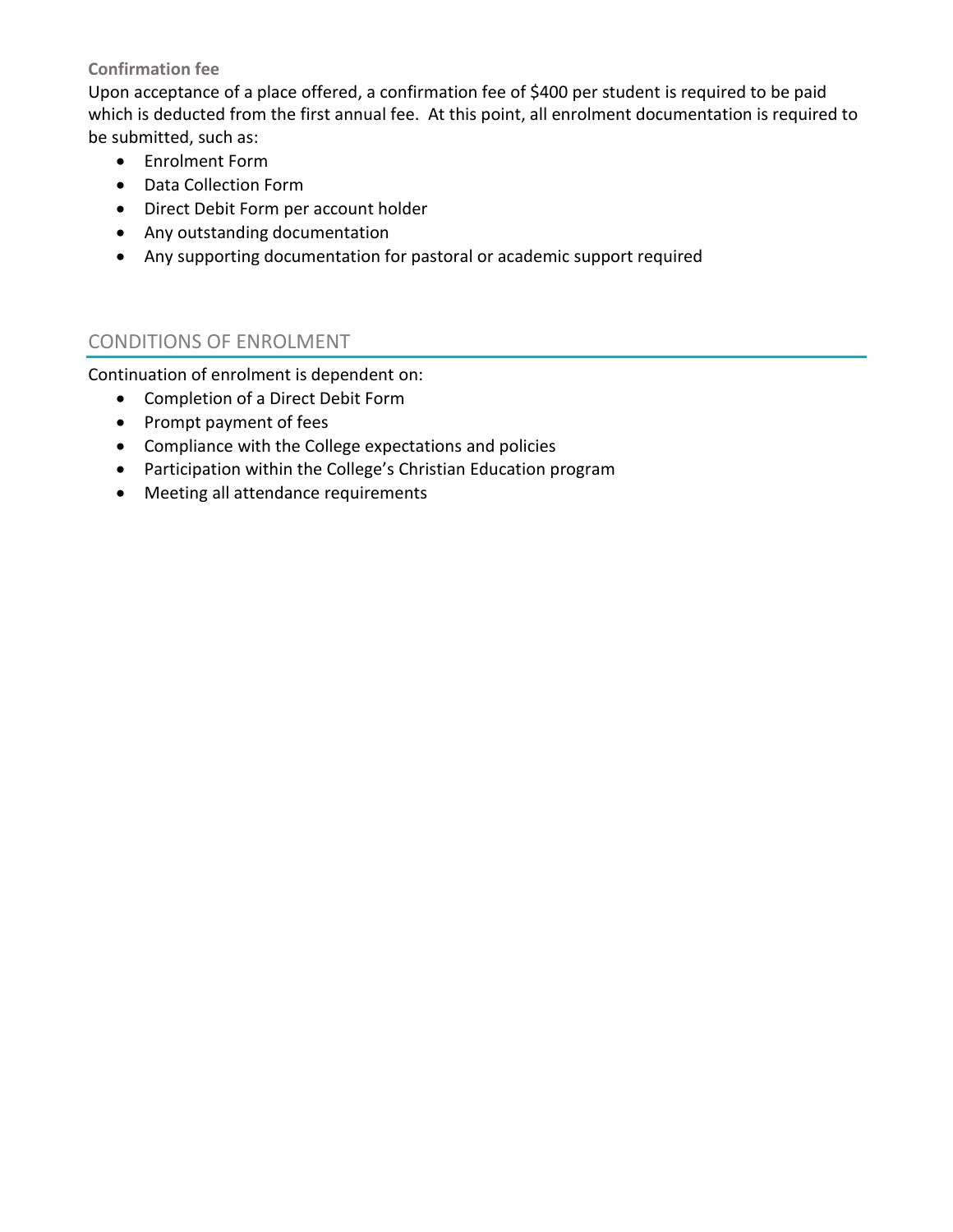# PROCESSES FOR ADDING STUDENTS TO THE ENROLMENTS REGISTER

| <b>Registration of</b><br>Interest   | . Registration of Interest received from prospective family<br>. Student and family information entered into the College student management database<br>•\$100 confirmation fee receipted                                          |  |
|--------------------------------------|------------------------------------------------------------------------------------------------------------------------------------------------------------------------------------------------------------------------------------|--|
| Offer of<br>enrolment                | . Offer of enrolment is made to students according to the date of registration for an intake<br>year or as a place becomes available<br>. Families have 2 weeks to consider the offer and schedule an interview with the Principal |  |
| <b>Student</b><br><b>Interviewed</b> | . The student and the family is interviewed<br>• Families provide copies of student information<br>. Families have a minimum of 2 weeks to accept and confirm the offer of enrolment                                               |  |
| Acceptance of<br>Offer               | . Enrolment Agreement, Data Collection Form and Direct Debit returned<br>•Confirmation fee of \$400 per student received                                                                                                           |  |
| Data Entry                           | • Student and family data entered into database<br>. Student given FULL status on the date of commencement or EXPECTED status if<br>commencing at a later date or the following year                                               |  |
| <b>Student Transfer</b>              | • A Transfer Note is generated and forwarded to the previous school<br>•Students demographics are uploaded to SCSA database                                                                                                        |  |
| <b>Notification</b>                  | • Accounts, IT, Library and Student Services are notified of the expected commencement date                                                                                                                                        |  |
| <b>Student Records</b>               | • A student file is created retaining the student's information<br>. Student file is retained in the Student Office or the Administration Office for future<br>enrolments                                                          |  |